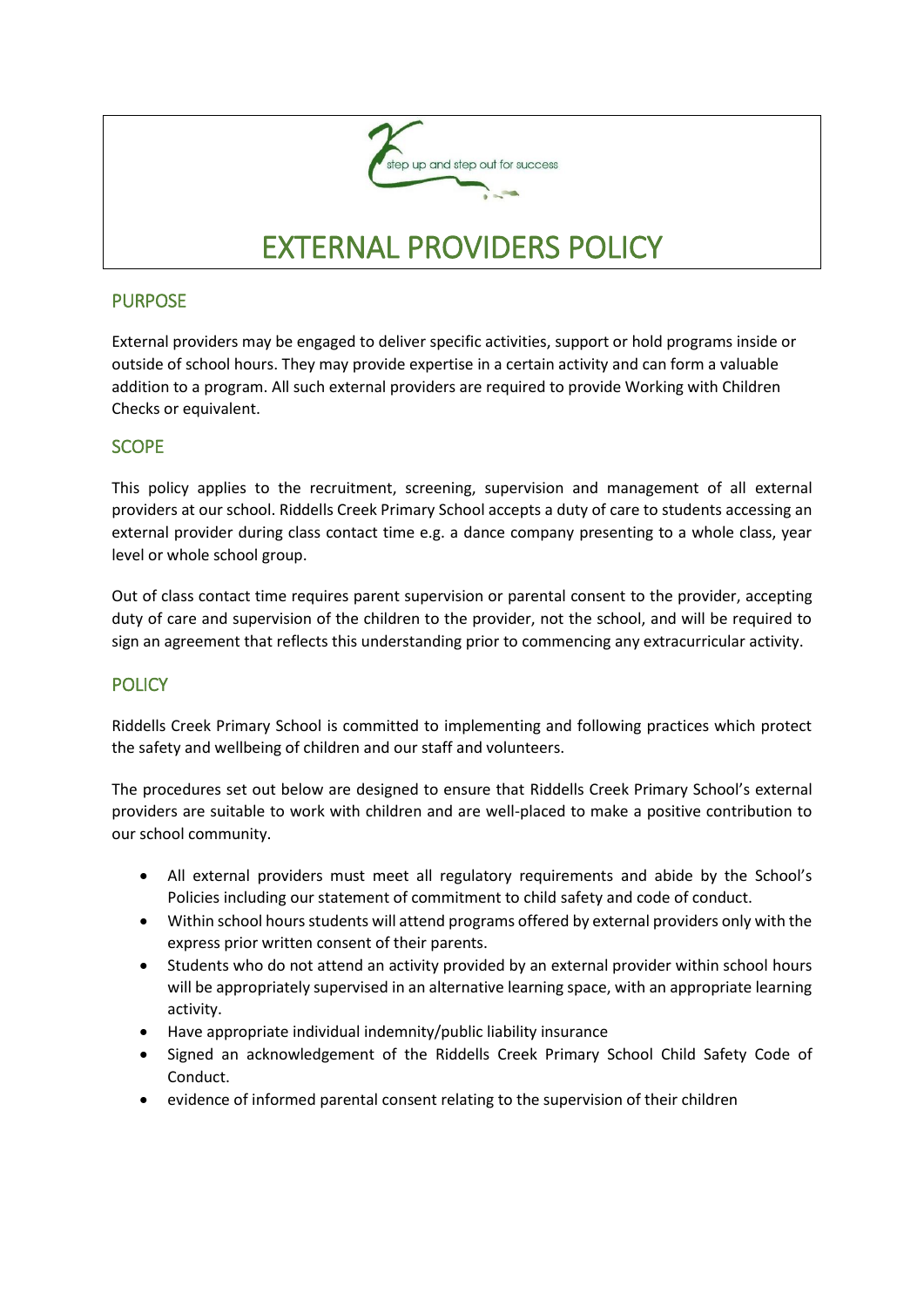#### **Provision of extra-curricular activities**

The School Council will approve all external providers for extra-curricular purposes. Co-ordination of the external providers will rest with the Principal Class or their delegates. External providers approved/accepted by the school will:

- be appropriately qualified or trained for the specific activity
- Have appropriate individual indemnity/public liability insurance
- evaluate their programs or presentations on a regular basis
- be cost effective
- be consistent with school policies
- be inclusive
- consider religious, socioeconomic and ability factors

The School Council reserves the right to change arrangements. All ongoing External Provider arrangements will be reviewed by School Council every three years, in line with the scheduled External Provider Policy review, or earlier at the request of either party.

### Suitability checks including Working with Children Checks

#### *Working with students*

To ensure that we are meeting our legal obligations under the *Working With Children Act 2005* (Vic) and the Child Safe Standards, Riddells Creek Primary School is required to undertake suitability checks which may include a Working With Children Check, proof of identity, work history involving children and/or reference checks.

Considering our legal obligations, and our commitment to ensuring that Riddells Creek Primary School is a child safe environment, we will require external providers to obtain a WWC Check and produce their valid card to the office for verification.

In addition, depending on the nature of the work, our school may ask the external provider to provide other suitability checks at its discretion (for example, references, work history involving children and/or qualifications). Proof of identity may also be required in some circumstances.

#### Management and supervision

External provider will be expected to comply with any reasonable direction of the principal (or their nominee). This will include the requirement to follow our school's policies, including, but not limited to our Statement of Commitment to Child Safety, our Child Safety Code of Conduct and our Statement of Values and School Philosophy.

External provider will also be expected to act consistently with Department of Education and Training policies, to the extent that they apply to external providers, including the Department's policies relating to Equal Opportunity and Anti-Discrimination, Sexual Harassment and Workplace Bullying.

The principal has the discretion to make a decision about the ongoing suitability of an external provider and may determine at any time whether or not a person is suitable to be at Riddells Creek Primary School.